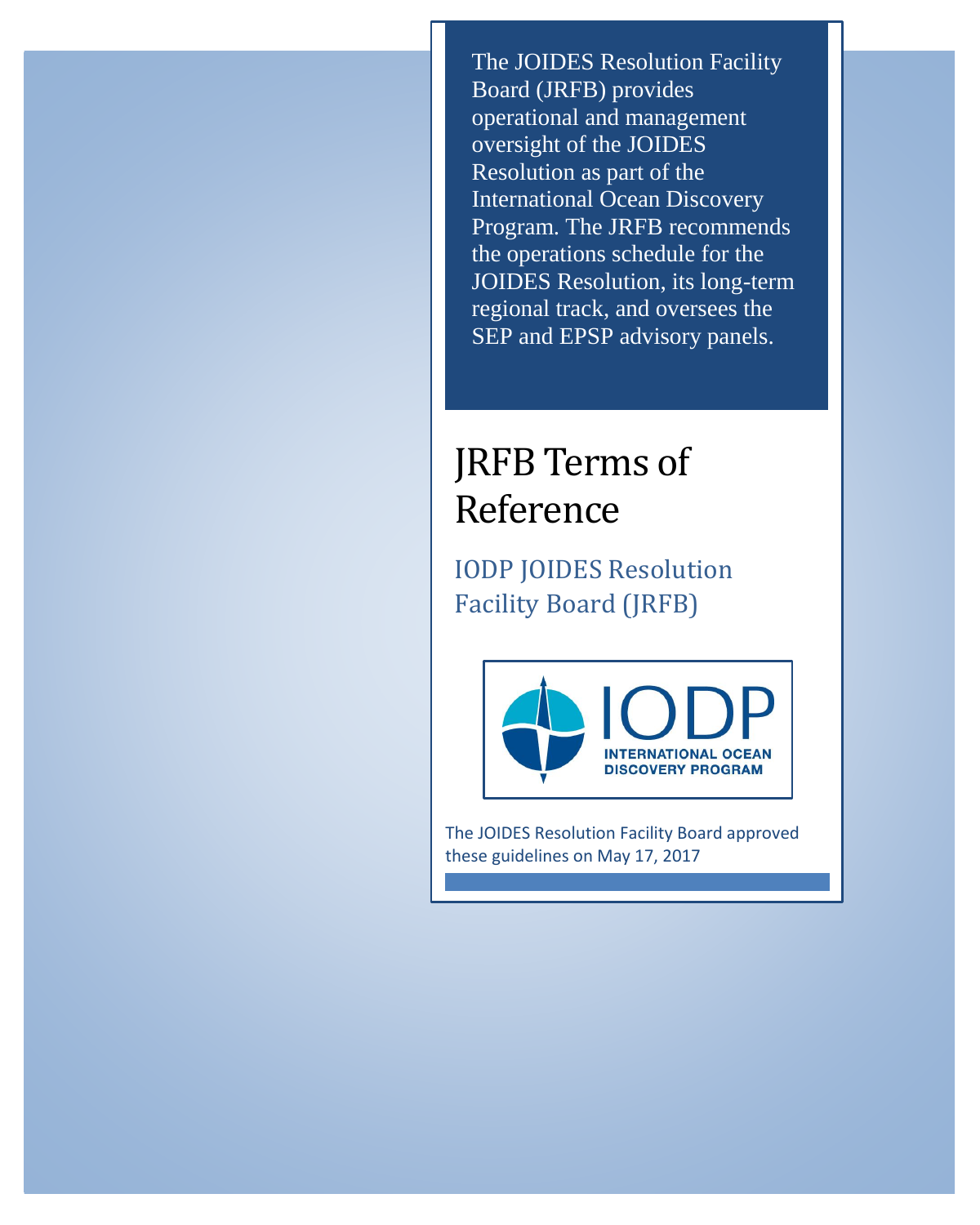# JRFB Terms of Reference

Approved by *JOIDES Resolution* Facility Board: **17 May, 2017** Latest Revision: **28 April, 2017**

# **(1)** General Purpose

The *JOIDES Resolution* Facility Board (JRFB) provides operational and management oversight of the *JOIDES Resolution* as part of the International Ocean Discovery Program (IODP).

The latest version of the **JRFB Terms of Reference** always can be downloaded from [http://iodp.org/boards-and-panels/facility-boards.](http://iodp.org/boards-and-panels/facility-boards)

# **(2)** Mandate

- **1.** Determine and recommend for approval to the U.S. National Science Foundation (NSF) the operations schedule for the *JOIDES Resolution* in order to implement the high priority science proposals forwarded to the JRFB by the Science Evaluation Panel (SEP):
	- **a.** Develop and recommend for approval an annual operations schedule for the *JOIDES Resolution* approximately 18 months prior to the start of each fiscal year.
	- **b.** Develop and recommend for approval a long-term (3-4 year) regional track for the *JOIDES Resolution* that maximizes scientific return and minimizes transits.
	- **c.** Monitor progress towards accomplishment of the IODP Science Plan.
- **2.** Finalize and recommend for approval to the NSF the *JOIDES Resolution* Science Operator (JRSO) annual program plan:
	- **a.** Review and recommend for approval the JRSO annual facility program plan (generated by the JRSO) that includes at a minimum the following elements associated with the *JOIDES Resolution* operations: the annual (expedition) operations schedule, data management, publications, core curation, and engineering and scientific technical development.
- **3.** Finalize and recommend for approval to the NSF the IODP Science Support Office (SSO) annual program plan: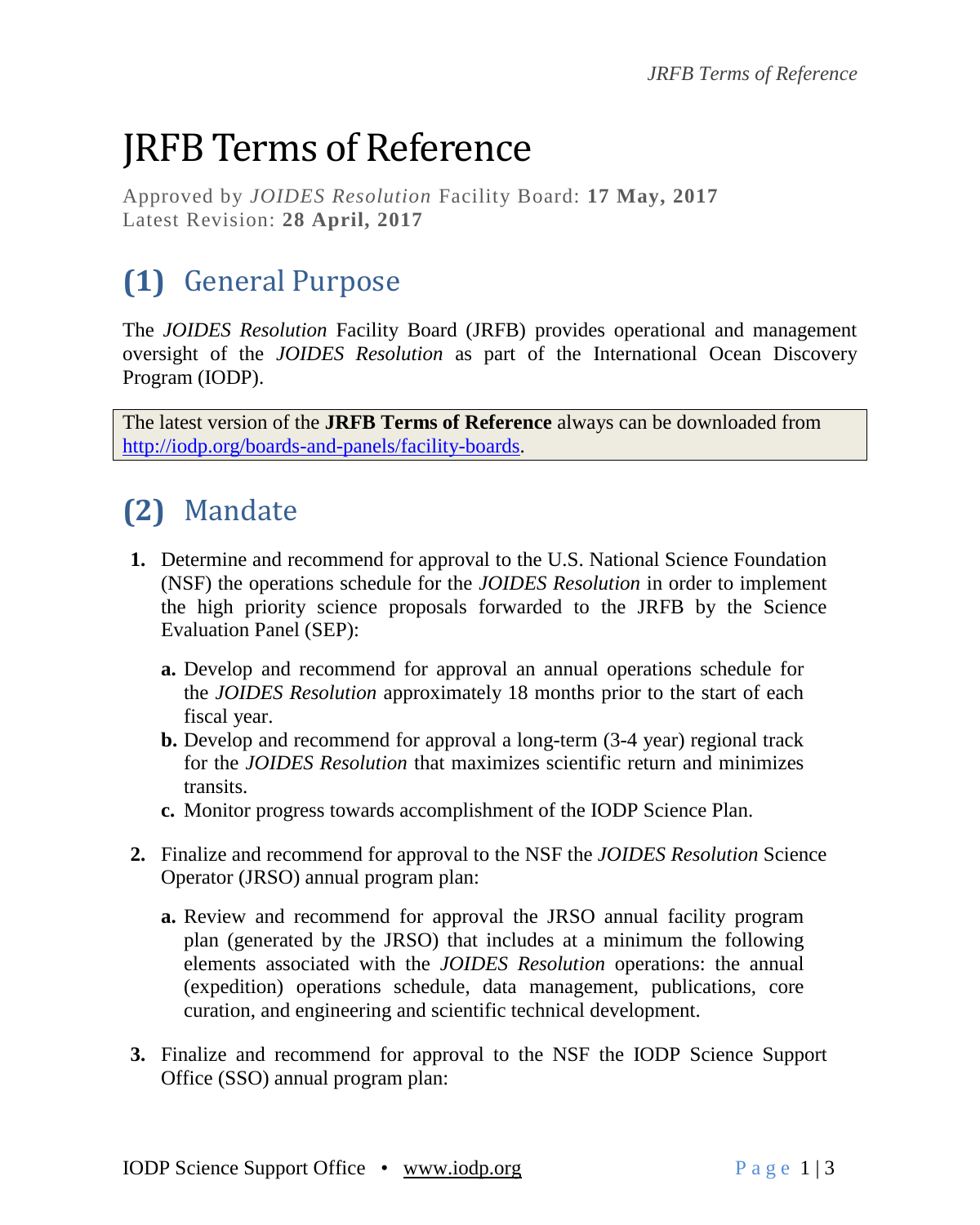- **a.** Review and recommend for approval the SSO annual facility program plan (generated by the SSO personnel) that includes at a minimum the following elements: the logistical support for the JRFB, the IODP Forum, and the JRFB Advisory Panels; oversight of the proposal review process; management of the Site Survey Data Bank; and support of the IODP website.
- **4.** Provide oversight of the JRFB Advisory Panels:
	- **a.** Monitor the functionality of the SEP with respect to the effective review of drilling proposals for the *JOIDES Resolution*.
	- **b.** Monitor the functionality of the Environmental Protection and Safety Panel (EPSP) with respect to the advice provided to the JRSO and JFRB regarding safety/environmental/technical issues.
	- **c.** Maintain communications with, and receive feedback from the other IODP Facility Boards regarding the effectiveness of the JRFB Advisory Panels in meeting their needs.
	- **d.** Monitor representation on panels to ensure membership quotas are properly maintained.
- **5.** Develop and monitor policies for data collection, pre- and post-cruise publications, and core curation associated with the *JOIDES Resolution*.

## **(3)** Membership

The U.S. National Science Foundation (NSF) and all other funding agencies contributing to operations of the JOIDES Resolution have one formal representative each to the JRFB. Six leading senior scientists from the IODP community (three from the U.S. and three from JOIDES Resolution partner countries/consortia) serve on the JRFB. The JRSO has one formal representative on the JRFB.

Liaisons to the JRFB include the SEP and EPSP Chairs, the IODP Forum Chair, the Director of the SSO, and a single representative from each of the other IODP Science Operators.

Observers to the JRFB may include Program Member Office (PMO) representatives, additional representatives from the JOIDES Resolution partners and the IODP Science Operators, and representatives from other funding agencies not contributing financially to *JOIDES Resolution* operations.